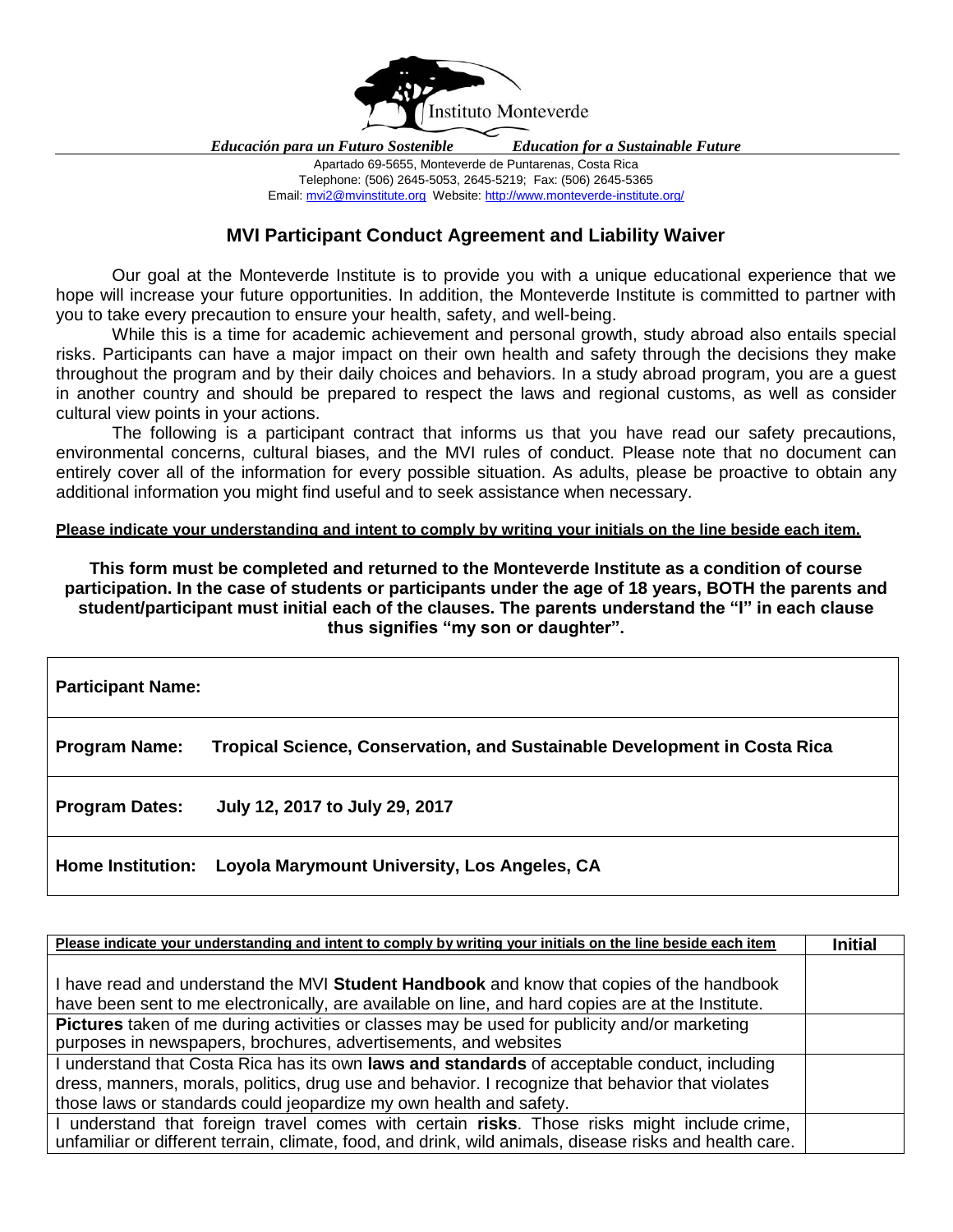

*Educación para un Futuro Sostenible Education for a Sustainable Future*

| Apartado 69-5655, Monteverde de Puntarenas, Costa Rica |  |  |                                       |  |
|--------------------------------------------------------|--|--|---------------------------------------|--|
| (0.001, 0.010, 0.000, 0.000, 0.000)                    |  |  | $(1 - \alpha)^2$ and $(1 - \alpha)^2$ |  |

Telephone: (506) 2645-5053, 2645-5219; Fax: (506) 2645-5365 Email: [mvi2@mvinstitute.org](mailto:mvi2@mvinstitute.org) Website[: http://www.monteverde-institute.org/](http://www.monteverde-institute.org/)

| <u>Efficii: mviz@mvinstitute.org</u> vvebsite. <u>nttp://www.monteverde-institute.org/</u>              |  |  |  |
|---------------------------------------------------------------------------------------------------------|--|--|--|
| I understand there is no alcohol permitted anywhere on the MVI campus. While the legal drinking         |  |  |  |
| age in Costa Rica is 18, I understand that I must follow my home universities regulations               |  |  |  |
| regarding the use of alcohol while on the study abroad program.                                         |  |  |  |
| I understand that the use of alcohol may increase the likelihood of injuries, accidents, and            |  |  |  |
| violence, and may have other harmful effects on me and on others in the program. If I choose to         |  |  |  |
| drink alcohol during the course of the program, I will do so in a responsible manner. I assume the      |  |  |  |
| risks associated with consuming alcohol and absolve the MVI of all liability for the consequences       |  |  |  |
| of my conduct. Abuse or excessive alcohol intake is considered misconduct and is subject to             |  |  |  |
| consequences.                                                                                           |  |  |  |
| I understand that the use, purchase, distribution, or carrying of illicit drugs of any kind is          |  |  |  |
| prohibited and is grounds for immediate expulsion (at my own expense) from the program.                 |  |  |  |
| I have read, understand, and will respect the MVI Code of Conduct. I am aware that any                  |  |  |  |
| misconduct on my part will affect not only myself, but other course participants, my home stay          |  |  |  |
| family, and the community and may be reason for dismissal. Misconduct includes but is not               |  |  |  |
| limited to: repeated tardiness to classes and activities; unauthorized absences or departure from       |  |  |  |
| the MVI program without authorization; repeated late night return to home stay (if applicable);         |  |  |  |
| noncompliance with the smoking, drinking, or drug policies of either the home university or the         |  |  |  |
| MVI; driving or riding on a motorized vehicle; willful obstruction or disruption of any MVI course      |  |  |  |
|                                                                                                         |  |  |  |
| organized activity; willful damage, misuse, or misappropriation of private and public property;         |  |  |  |
| abusive, threatening, lewd or obscene behavior; discrimination or harassment against any person         |  |  |  |
| based on race, gender, age, sexual orientation, political conviction, religious belief, or physical or  |  |  |  |
| medical condition, and sexual harassment, abuse or assault. I know that providing illegal               |  |  |  |
| substances or any form of sexual contact/harassment with a minor (even with their consent) is a         |  |  |  |
| criminal offense in Costa Rica.                                                                         |  |  |  |
| If I engage in any activities that are not sponsored by the MVI, including social activities, local or  |  |  |  |
| international travel, athletic events, or extreme sports activities ("extracurricular activities"), I   |  |  |  |
| understand that I do so at my own risk. I further agree that I, individually, and on behalf of my       |  |  |  |
| heirs, successors, assigns, and personal representatives, agree to indemnify and hold harmless          |  |  |  |
| the Monteverde Institute, its instructors, directors, employees, and representatives, against any       |  |  |  |
| liability, loss, damage, or expense as a result of my participation in such extracurricular activities. |  |  |  |
| I understand that I must get approval for a leave of absence and sign out of the program to travel      |  |  |  |
| independently. I understand that I will be responsible for any injury or loss suffered while traveling  |  |  |  |
| independently. If I do not sign out of the program, I understand that I will be automatically           |  |  |  |
| suspended from the program and must meet with my program coordinator to request re-                     |  |  |  |
| admission into the program and the MVI reserves the right of re-admission. **In the case of             |  |  |  |
| minors, the student will NOT be allowed to leave the program and/or travel independently                |  |  |  |
| if the parent has not initialed this item. Parents are also encouraged to communicate any               |  |  |  |
| specific instructions to the MVI academic department (mvi@mvinstitute.org).                             |  |  |  |
| I understand that if I do not submit my medical / dietary information by one month prior to the         |  |  |  |
| course start date, MVI will assume that I have no medical conditions or dietary restrictions, and I     |  |  |  |
| take full responsibility for any issues arising from failing to provide MVI with complete and           |  |  |  |
| accurate information as requested.                                                                      |  |  |  |
| I allow the Monteverde Institute and its staff to administer the over-the-counter medications           |  |  |  |
| contained in the MVI first aid kit (refer to list in student handbook) to me at my request. Since this  |  |  |  |
| is only at my request, I understand and assume responsibility for any side effects related to           |  |  |  |
| requested medication.                                                                                   |  |  |  |
| In case of anaphylactic shock (life-threatening), I permit certified WAFA personnel or medical          |  |  |  |
| doctor to inject epinephrine. I understand that further medical attention is required after             |  |  |  |